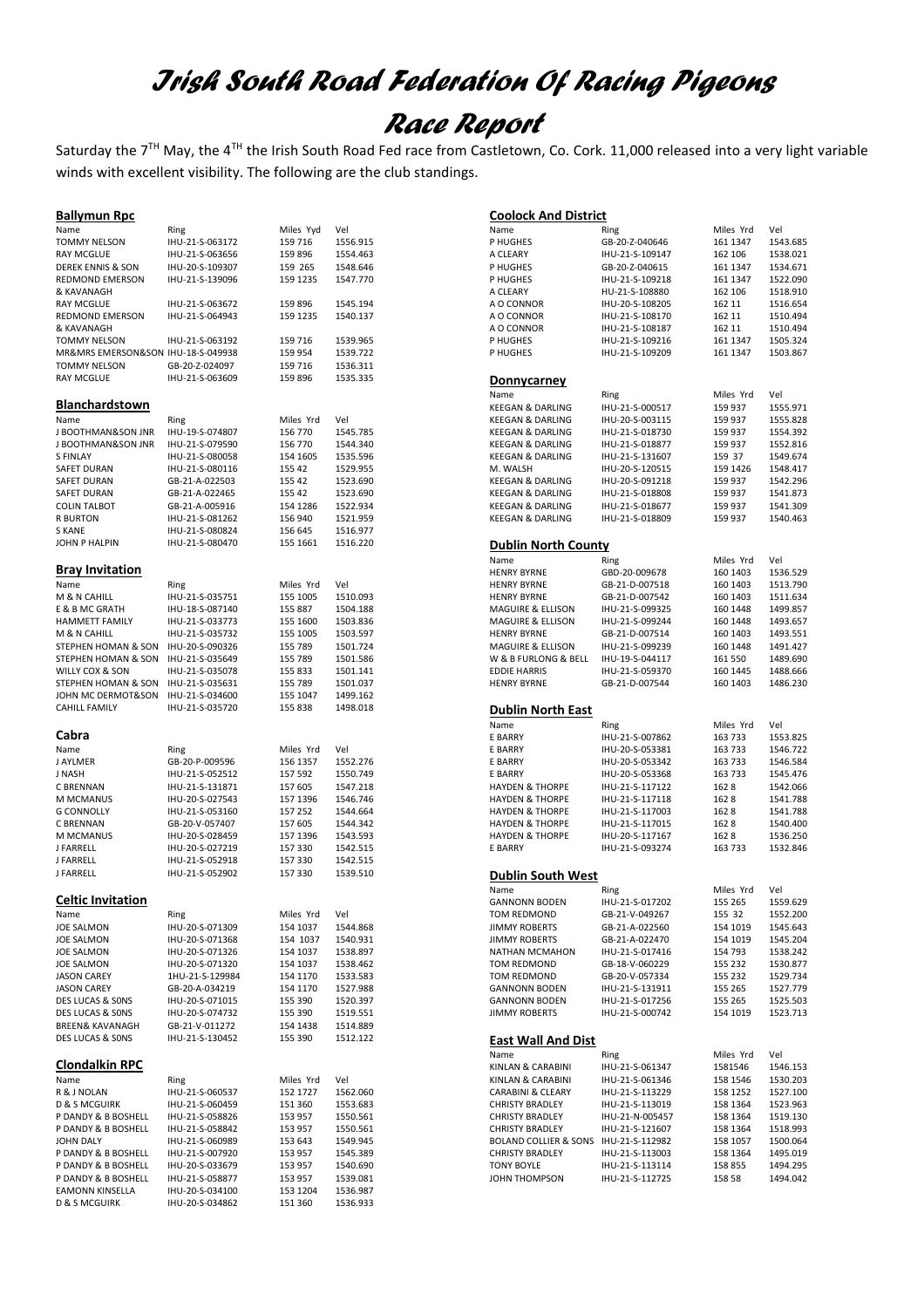### **Finglas RPC**

| Name                      | Ring            | Miles Yrd | Vel      |
|---------------------------|-----------------|-----------|----------|
| THOMAS MCLOUGHLIN         | IHU-20-S-061676 | 158 351   | 1561.587 |
| JAMES BOLAND & DTR        | IHU-20-S-062262 | 158 989   | 1556.726 |
| <b>CULLY &amp; GROGAN</b> | IHU-21-S-117110 | 157 1698  | 1556.071 |
| JAMES BOLAND & DTR        | IHU-20-S-062237 | 158 989   | 1556.002 |
| <b>CULLY &amp; GROGAN</b> | IHU-21-S-117107 | 157 1698  | 1554.766 |
| JAMES BOLAND & DTR        | IHU-20-S-084899 | 158 989   | 1552.252 |
| THOMAS MCLOUGHLIN         | IHU-21-S-089515 | 158 351   | 1552.156 |
| LIAM DONNELLY & SON       | IHU-21-S-089852 | 157 1175  | 1550.107 |
| JAMES BOLAND & DTR        | IHU-20-S-062290 | 158 989   | 1548.376 |
| <b>DEREK CUMMINS</b>      | GB-21-P-011873  | 158 202   | 1547.444 |

### **Finglas South West**

| Ring                           | Miles Yrd | Vel      |  |  |
|--------------------------------|-----------|----------|--|--|
| IHU-21-S-075724                | 157 1067  | 1501.149 |  |  |
| IHU-21-S-075728                | 157 1067  | 1441.845 |  |  |
| IHU-21-S-075661                | 157 1537  | 1439.673 |  |  |
| IHU-21-S-075680                | 157 1537  | 1438.307 |  |  |
| IHU-21-S-075714                | 157 1537  | 1437.811 |  |  |
| IHU-21-S-075713                | 157 1537  | 1434.100 |  |  |
| IHU-21-S-075710                | 157 1537  | 1430.409 |  |  |
| IHU-21-S-075674                | 157 1537  | 1405.684 |  |  |
| IHU-21-S-075717                | 157 1537  | 1403.318 |  |  |
| IHU-18-S-146266                | 157 1537  | 1403.200 |  |  |
|                                |           |          |  |  |
| <b>Greenhills And District</b> |           |          |  |  |
|                                |           |          |  |  |

| Name                                           | Ring              | Miles Y   | Vel      |
|------------------------------------------------|-------------------|-----------|----------|
| <b>BRIAN BRADY</b>                             | IHU-21-S-129829   | 155 692   | 1545.007 |
| NULTY & JOHNSON                                | IHU-21-S-000714   | 153 793   | 1542.833 |
| <b>CARL COURTNEY</b>                           | GB-21-V-049256    | 155 424   | 1530.953 |
| <b>NULTY &amp; JOHNSON</b>                     | GB-20-V-057134    | 153 793   | 1526.986 |
| <b>NULTY &amp; JOHNSON</b>                     | GB-21-V-049242    | 153 793   | 1524.688 |
| <b>LIAM MORRIS</b>                             | IHU-21-S-074696   | 153 1599  | 1523.504 |
| <b>CARL COURTNEY</b>                           | GB-18-V-060184    | 155 424   | 1523.129 |
| <b>CARL COURTNEY</b>                           | GB-21-V-049261    | 155 424   | 1519.459 |
| <b>CARL COURTNEY</b>                           | IHU-21-S-074723   | 155 424   | 1515.806 |
| <b>DEREK TIERNEY</b>                           | GB-21-C-024077    | 155 289   | 1515.477 |
|                                                |                   |           |          |
| Kildonagh                                      |                   |           |          |
|                                                |                   |           |          |
| Name                                           | Ring              | Miles Yrd | Vel      |
| <b>MARK HARTNETT</b>                           | IHU-21-S-022927   | 161 1676  | 1530.258 |
| <b>GERRY O MARA FAMILY</b>                     | IHU-21-S-022577   | 162 1381  | 1525.971 |
| <b>GERRY O MARA FAMILY</b>                     | IHU-20-S-118426   | 162 1381  | 1525.700 |
| <b>GERRY O MARA FAMILY</b>                     | IHU-21-S-022418   | 162 1381  | 1525.023 |
| <b>GERRY O MARA FAMILY</b>                     | IHU-21-S-131971   | 162 1381  | 1524.077 |
| <b>GERRY O MARA FAMILY</b>                     | IHU-20-S-118489   | 162 1381  | 1521.783 |
| <b>MARK HARTNETT</b>                           | IHU-21-S-022993   | 161 1676  | 1514.940 |
| <b>GERRY O MARA FAMILY</b>                     | IHU-19-S-089447   | 162 1381  | 1511.879 |
| <b>GERRY O MARA FAMILY</b>                     | IHU-21-S-022414   | 162 1381  | 1511.879 |
| <b>ANTO NORRIS</b>                             | IHU-21-S-023308   | 161 1147  | 1508.909 |
|                                                |                   |           |          |
| <b>North Kildare</b>                           |                   |           |          |
| Name                                           | Ring              | Miles Yrd | Vel      |
| MR JOHN CALLAN                                 | IHU-20-S-084853   | 142 695   | 1548.120 |
| <b>MR TOM FAGAN</b>                            | BELG-21-6036307   | 149 1232  | 1525.450 |
| <b>MR TOM FAGAN</b>                            | BELG-21-6036298   | 149 1232  | 1518.270 |
| MR GREG O REILLY                               | IHU-20-S-017373   | 145 967   | 1514.730 |
| MR GREG O REILLY                               | IHU-21-S-047402   | 145 967   | 1513.690 |
| MR TOM FAGAN                                   | BELG-19-6039064   | 149 1232  | 1511.450 |
| <b>MR GREG O REILLY</b>                        | IHU-20-S-017238   | 145 967   | 1505.090 |
| <b>MR TOM FAGAN</b>                            | BELG-21-6036296   | 149 1232  | 1495.300 |
| <b>MR TOM FAGAN</b>                            | IHU-20-S-017186   | 149 1232  | 1494.730 |
| <b>MR TOM FAGAN</b>                            | BELG-21-S-6036310 | 149 1232  | 1494.170 |
|                                                |                   |           |          |
|                                                |                   |           |          |
| <b>Northside And District</b>                  |                   |           |          |
|                                                |                   | Miles Yrd | Vel      |
| Name<br>J & E SHANNON & FAMILY IHU-21-S-092010 | Ring              | 161 1386  |          |
|                                                |                   |           | 1550.482 |
| <b>D BROWNE</b>                                | IHU-20-S-076763   | 161 909   | 1549.291 |
| <b>D BROWNE</b>                                | IHU-21-S-092464   | 161 909   | 1536.728 |
| <b>D BROWNE</b>                                | IHU-20-S-076758   | 161 909   | 1536.451 |
| K & D PERRY & DTRS                             | IHU-20-S-075734   | 161 1196  | 1535.788 |
| <b>D BROWNE</b>                                | IHU-21-S-092487   | 161 909   | 1533.550 |
| <b>D BROWNE</b>                                | IHU-21-S-092462   | 161 909   | 1531.759 |
| <b>D BROWNE</b>                                | IHU-21-S-092461   | 161 909   | 1527.233 |
| K & D PERRY & DTRS                             | IHU-21-S-092839   | 161 1196  | 1526.724 |
| <b>D BROWNE</b>                                | IHU-21-S-092455   | 161 909   | 1526.277 |

### **Rathfarnham And District RPC**

| Name                            | Ring            | Miles Yrd | Vel      |
|---------------------------------|-----------------|-----------|----------|
| PT&LCUNNINGHAM                  | IHU-21-S-041627 | 152 373   | 1515.089 |
| <b>TREVOR &amp; LAURA DOYLE</b> | IHU-21-S-041576 | 156 101   | 1504.717 |
| TREVOR & LAURA DOYLE            | IHU-21-S-041613 | 156 01    | 1504.442 |
| <b>TREVOR &amp; LAURA DOYLE</b> | IHU-21-S-041563 | 156 101   | 1503.070 |
| PT&LCUNNINGHAM                  | IHU-20-S-069480 | 152 373   | 1499.681 |
| <b>TREVOR &amp; LAURA DOYLE</b> | IHU-20-S-069751 | 156 101   | 1491.102 |
| <b>TREVOR &amp; LAURA DOYLE</b> | IHU-21-S-004159 | 156 101   | 1490.024 |
| <b>TREVOR &amp; LAURA DOYLE</b> | IHU-20-S-069709 | 156 101   | 1488.005 |
| <b>TREVOR &amp; LAURA DOYLE</b> | IHU-19-S-037379 | 156 101   | 1487.737 |
| PT&LCUNNINGHAM                  | IHU-21-S-041206 | 152 373   | 1480.344 |

### **Rialto**

| Name                                                                                                                                                                                                                                                                                                                                                                                                              | Ring            | Miles Yrd   | Vel      |
|-------------------------------------------------------------------------------------------------------------------------------------------------------------------------------------------------------------------------------------------------------------------------------------------------------------------------------------------------------------------------------------------------------------------|-----------------|-------------|----------|
| <b>JAMES KELLY</b>                                                                                                                                                                                                                                                                                                                                                                                                | GB-21-V-049433  | 154 1329    | 1578.188 |
| <b>JAMES KELLY</b>                                                                                                                                                                                                                                                                                                                                                                                                | IHU-20-S-043966 | 154 1329    | 1562.346 |
| P HOLMES                                                                                                                                                                                                                                                                                                                                                                                                          | IHU-21-S-003472 | 155 1230    | 1559.203 |
| W KELLY & SON                                                                                                                                                                                                                                                                                                                                                                                                     | IHU-20-S-000550 | 155 415     | 1551.770 |
| <b>CUREDALE BROS &amp; NEPH</b>                                                                                                                                                                                                                                                                                                                                                                                   | IHU-19-S-089579 | 155 53      | 1547.755 |
| P HOLMES                                                                                                                                                                                                                                                                                                                                                                                                          | IHU-20-S-127116 | 155 230     | 1544.556 |
| <b>7P HOLMES</b>                                                                                                                                                                                                                                                                                                                                                                                                  | IHU-21-S-003474 | 155 1230    | 1544.411 |
| <b>BG &amp; S MURRAY</b>                                                                                                                                                                                                                                                                                                                                                                                          | IHU-21-S-116901 | 155 167     | 1542.477 |
| W KELLY & SON                                                                                                                                                                                                                                                                                                                                                                                                     | GB-20-V-057046  | 155 415     | 1538.084 |
| $\alpha$ , , $\alpha$ , $\alpha$ , $\alpha$ , $\alpha$ , $\alpha$ , $\alpha$ , $\alpha$ , $\alpha$ , $\alpha$ , $\alpha$ , $\alpha$ , $\alpha$ , $\alpha$ , $\alpha$ , $\alpha$ , $\alpha$ , $\alpha$ , $\alpha$ , $\alpha$ , $\alpha$ , $\alpha$ , $\alpha$ , $\alpha$ , $\alpha$ , $\alpha$ , $\alpha$ , $\alpha$ , $\alpha$ , $\alpha$ , $\alpha$ , $\alpha$ , $\alpha$ , $\alpha$ , $\alpha$ , $\alpha$ , $\$ |                 | $1 - 1 - 1$ | 10000000 |

| Name                            | King            | Miles Yrd | vei      |
|---------------------------------|-----------------|-----------|----------|
| <b>JAMES KELLY</b>              | GB-21-V-049433  | 154 1329  | 1578.188 |
| <b>JAMES KELLY</b>              | IHU-20-S-043966 | 154 1329  | 1562.346 |
| P HOLMES                        | IHU-21-S-003472 | 155 1230  | 1559.203 |
| W KELLY & SON                   | IHU-20-S-000550 | 155 415   | 1551.770 |
| <b>CUREDALE BROS &amp; NEPH</b> | IHU-19-S-089579 | 155 53    | 1547.755 |
| P HOLMES                        | IHU-20-S-127116 | 155 230   | 1544.556 |
| <b>7P HOLMES</b>                | IHU-21-S-003474 | 155 1230  | 1544.411 |
| <b>BG &amp; S MURRAY</b>        | IHU-21-S-116901 | 155 167   | 1542.477 |
| W KELLY & SON                   | GB-20-V-057046  | 155 415   | 1538.084 |
| <b>CUREDALE BROS &amp; NEPH</b> | IHU-20-S-127024 | 155 353   | 1533.275 |



Blue hen,me little pet (Kimberley rose) had a great couple of weeks winning 1st club 639b 5th section g 22nd fed 11958b from Pilmore Beach,and then goes and tops the ISRF from Castletown winning 1st club 658b 1st Section G 1st fed 11,345 birds winning by 12ypm, also winning the 5 bird club so a few bob as well.  $\odot$  I'm delighted with her performances and I think she has well earned her perch in the stock loft and I'll take great pleasure in picking the right cock to pair her to. In 2021 she also had 3rd club Skibbereen, 132b 92nd open 3935b 7th club Castletown

## **Sarsfield RPC**

| Name                | Ring            | Miles Yrd | Vel      |
|---------------------|-----------------|-----------|----------|
| MM S HUNT&FAM       | IHU-21-S-139044 | 153 1592  | 1566.640 |
| <b>TNT KAVANAGH</b> | IHU-20-S-102650 | 153 677   | 1562.854 |
| PAT BYRNE&FAM       | GB-21-D-019983  | 155 220   | 1554.341 |
| MM S HUNT&FAM       | IHU-21-S-139069 | 153 1592  | 1550.054 |
| THOMAS DANIEL       | IHU-21-S-123506 | 154 1234  | 1544.379 |
| MM S HUNT&FAM       | IHU-21-S-139188 | 153 1592  | 1543.137 |
| PAT BYRNE&FAM       | GB-21-D-019972  | 155 220   | 1542.050 |
| <b>TNT KAVANAGH</b> | IHU-21-S-060349 | 153 677   | 1537.778 |
| MICK HOOLAHAN SNR   | IHU-21-S-123158 | 154 93    | 1536.890 |
| MM A&B PHELAN&SON   | IHU-21-S-139348 | 154 648   | 1536.842 |
|                     |                 |           |          |

### **Shelbourne Premier**

| Name                         | Ring            | Miles Yrd | Vel      |
|------------------------------|-----------------|-----------|----------|
| INGLE BROS & SON             | GB-21-V-049133  | 158 31    | 1541.195 |
| INGLE BROS & SON             | GB-21-V-049128  | 158 31    | 1528.629 |
| INGLE BROS & SON             | GB-20-V-057163  | 158 31    | 1528.489 |
| <b>BRIAN LYONS &amp; SON</b> | IHU-21-S-020398 | 158 1099  | 1514.260 |
| PAT DAVIS                    | GB-21-A-022486  | 157 15    | 1513.473 |
| JAY BYRNE & DTR              | IHU-21-S-087502 | 158 996   | 1507.840 |
| <b>BRIAN LYONS &amp; SON</b> | IHU-20-S-064294 | 158 1099  | 1505.279 |
| <b>P&amp;M SPOLLEN</b>       | IHU-19-S-024133 | 155 705   | 1502.912 |
| <b>P&amp;M SPOLLEN</b>       | IHU-21-S-088837 | 155 705   | 1496.334 |
| <b>P&amp;D DONNELLY</b>      | IHU-20-S-064105 | 156 1608  | 1495.900 |
|                              |                 |           |          |

### **Tallaght & District**

| Name                         | Ring            | Miles Yrd | Vel      |
|------------------------------|-----------------|-----------|----------|
| J GAYNOR & FAMILY            | IHU-21-S-000599 | 152 946   | 1564.791 |
| <b>KIERON DOYLE</b>          | IHU-21-S-073486 | 152 1130  | 1564.496 |
| BEGLEY, SON&CREY             | IHU-21-S-072303 | 150 1076  | 1562.948 |
| BEGLEY, SON&CREY             | IHU-21-S-070760 | 150 1076  | 1561.260 |
| BEGLEY, SON&CREY             | IHU-21-S-070726 | 150 1076  | 1554.394 |
| BEGLEY, SON&CREY             | IHU-21-S-072308 | 150 1076  | 1554.242 |
| J GAYNOR & FAMILY            | IHU-21-S-072907 | 152 946   | 1553.173 |
| J GAYNOR & FAMILY            | GB-21-D-013515  | 152 946   | 1552.425 |
| <b>WHELAN BROS &amp; SON</b> | IHU-21-S-071749 | 152 80    | 1547.865 |
| <b>SEAN MURRAY</b>           | IHU-20-S-045139 | 152 697   | 1546.365 |



John Gaynor's winner. This hen to date this season has flown very well. You have to remember only 4 races in to the season. She<br>has been 50<sup>th</sup> Fed 11,500 birds,9<sup>th</sup> club 860 birds Pilmore Beach. 37<sup>th</sup> Fed 10,945 birds, 3<sup>rd</sup> club 640 birds Gowran Park. So

hopefully a lot more to come from this hen for John and family.

### **Trim RPC**  ZEBALLOS / THORPE IHU-20-S-117284 162 113 1519.892 ZEBALLOS / THORPE IHU-21-S-117168 162 113 1513.039 ZEBALLOS / THORPE IHU-21-S-117188 162 113 1472.044 ZEBALLOS / THORPE IHU-21-S-000612 162 113 1471.158 **2EBALLOS / THORPE 1HU-20-S-117225 162 113 1447.516<br>
XEITH NOLAN & SONS 1HU-21-S-119124 160 1323 1442.626** KEITH NOLAN & SONS IHU-21-S-119124 160 1323 1442.626 ZEBALLOS / THORPE IHU-21-S-117155 162 113 1420.955 ZEBALLOS / THORPE IHU-20-S-117628 162 113 1403.360

| Name               | Ring            | Miles Yrd | Vel      |
|--------------------|-----------------|-----------|----------|
| ZEBALLOS / THORPE  | IHU-20-S-117284 | 162 113   | 1519.892 |
| ZEBALLOS / THORPE  | IHU-21-S-117168 | 162 113   | 1513.039 |
| ZEBALLOS / THORPE  | IHU-21-S-117188 | 162 113   | 1472.044 |
| ZEBALLOS / THORPE  | IHU-21-S-000612 | 162 113   | 1471.158 |
| ZEBALLOS / THORPE  | IHU-20-S-117225 | 162 113   | 1447.516 |
| KEITH NOLAN & SONS | IHU-21-S-119124 | 160 1323  | 1442.626 |
| ZEBALLOS / THORPE  | IHU-21-S-117155 | 162 113   | 1420.955 |
| ZEBALLOS / THORPE  | IHU-20-S-117628 | 162 113   | 1403.360 |
| ZEBALLOS / THORPE  | IHU-18-S-117271 | 162 113   | 1401.636 |
| KEITH NOLAN & SONS | IHU-21-S-119171 | 160 1323  | 1391.653 |
|                    |                 |           |          |